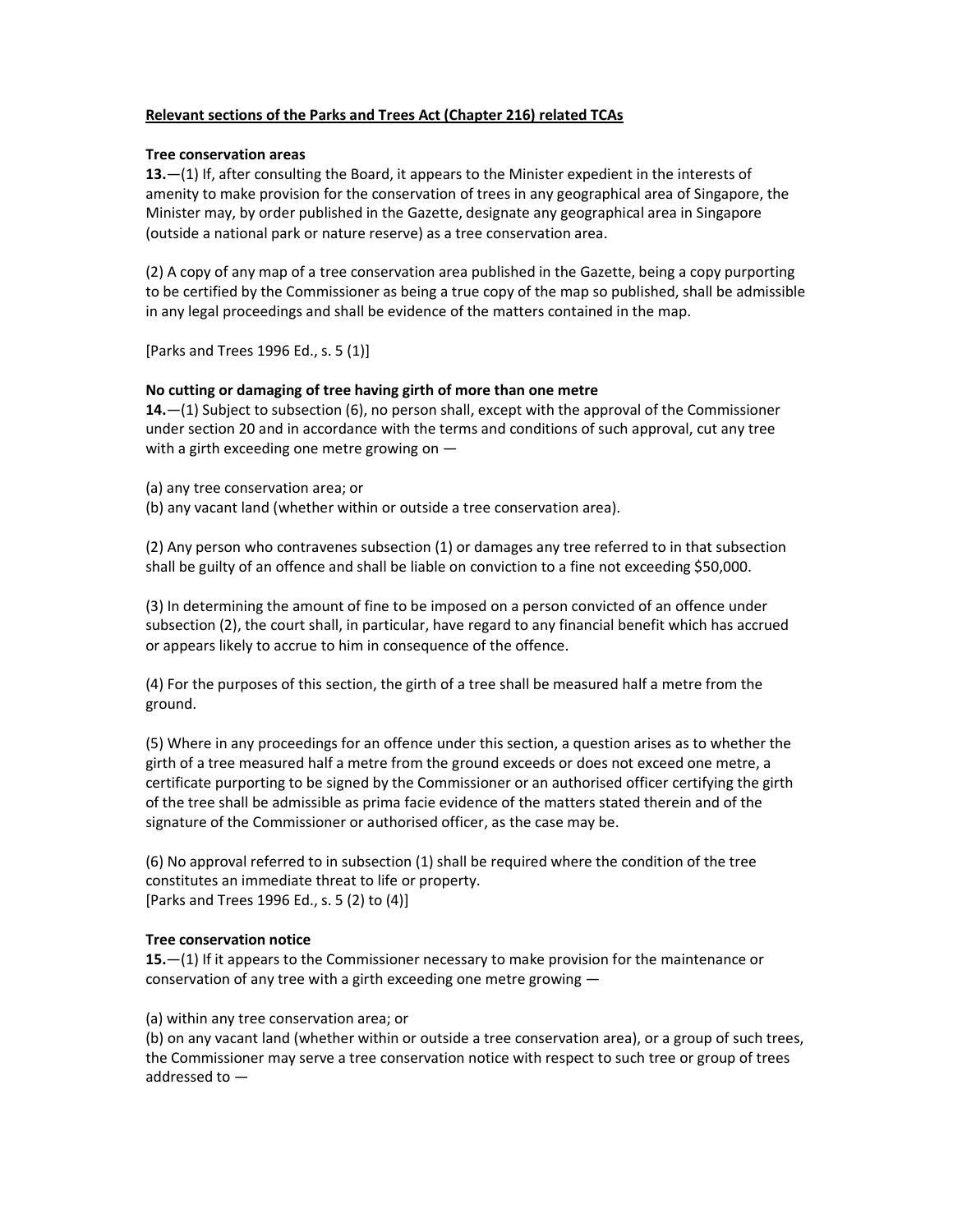(i) the occupier of the premises or land on which the tree or group of trees is growing; or (ii) any person carrying out or intending to carry out any building works, whether on the premises or within its vicinity which, in the opinion of the Commissioner, causes or is likely to cause damage to the tree or group of trees.

(2) A tree conservation notice under subsection (1) may, in particular, require the occupier or person referred to in that subsection —

(a) to cease or refrain from, either wholly or to the extent specified in the tree conservation notice, any activity on the premises concerned;

(b) to alter, demolish or remove any property or material from the premises concerned, or any sign, structure or building he has erected or caused to be erected thereon; or

(c) to take such other measures as the Commissioner reasonably considers necessary to maintain or conserve the tree or group of trees concerned.

(3) Every tree conservation notice under subsection (1) shall specify —

(a) the tree or group of trees covered by the notice, by reference to the type, species, size, location and such other particulars of the tree or group of trees;

(b) the date on which it is to take effect; and

(c) the period (which shall run from the date the tree conservation notice takes effect) within which any step required by the notice shall be taken.

(4) The Commissioner may, at any time, revoke any tree conservation notice made under this section.

## Application for approval to cut trees and plants, etc

 $20-(1)$  An application for an approval to carry out or cause the carrying out of any activity referred to in section 14 (1), 18 (1) or 19 (1) shall be made to the Commissioner in such form and manner as may be prescribed.

(2) An application for an approval to carry out or cause to be carried out any activity referred to in section 14 (1) or 18 (1) may be made by a person having such estate or interest in the premises on which the tree or plant is growing as would enable him to cut the tree or plant.

(3) The Commissioner may require an applicant to furnish him with such further information or documents as he considers necessary in relation to the application for approval.

(4) The Commissioner may, upon an application by any person for approval to carry out or cause to be carried out any activity referred to in section 14 (1), 18 (1) or 19 (1)  $-$ 

(a) refuse to grant approval under this section; or

(b) grant approval under this section unconditionally or subject to such conditions as he thinks fit.

(5) The Commissioner may, at any time, by notice in writing revoke any approval granted under this section if he is satisfied —

(a) that any information given in the application for the approval or any document submitted to the Commissioner in respect of the application is false in a material particular; or

(b) that the person has failed to comply with any condition imposed under subsection (4) (b).